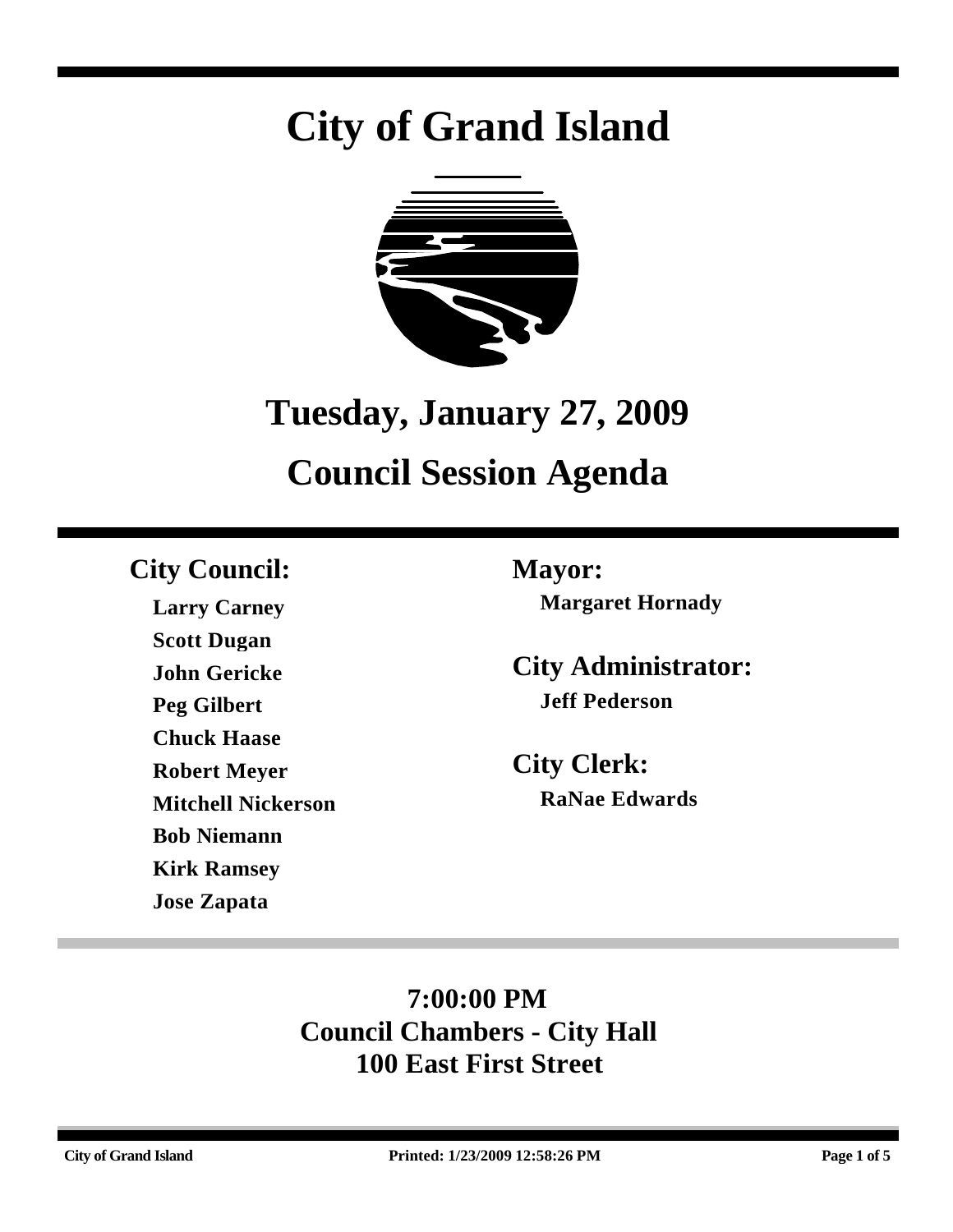#### **Call to Order**

**This is an open meeting of the Grand Island City Council. The City of Grand Island abides by the Open Meetings Act in conducting business. A copy of the Open Meetings Act is displayed in the back of this room as required by state law.**

**The City Council may vote to go into Closed Session on any agenda item as allowed by state law.**

#### **Invocation**

**Pledge of Allegiance**

**Roll Call**

#### **A - SUBMITTAL OF REQUESTS FOR FUTURE ITEMS**

**Individuals who have appropriate items for City Council consideration should complete the Request for Future Agenda Items form located at the Information Booth. If the issue can be handled administratively without Council action, notification will be provided. If the item is scheduled for a meeting or study session, notification of the date will be given.**

#### **B - RESERVE TIME TO SPEAK ON AGENDA ITEMS**

**This is an opportunity for individuals wishing to provide input on any of tonight's agenda items to reserve time to speak. Please come forward, state your name and address, and the Agenda topic on which you will be speaking.**

#### **MAYOR COMMUNICATION**

**This is an opportunity for the Mayor to comment on current events, activities, and issues of interest to the community.**

#### **C - PRESENTATIONS AND PROCLAMATIONS**

**C1 Recognition of StormReady Community**

**C2 Proclamation "Census 2010"**

#### **E - PUBLIC HEARINGS**

**E1 Public Hearing on Request from Vientiane Restaurant, LLC dba Vientiane Restaurant, 523 West 4th Street for a Class "C" Liquor License**

**E2 Public Hearing on Acquisition of Utility Easement - 1804 S. Eddy, Goodwill**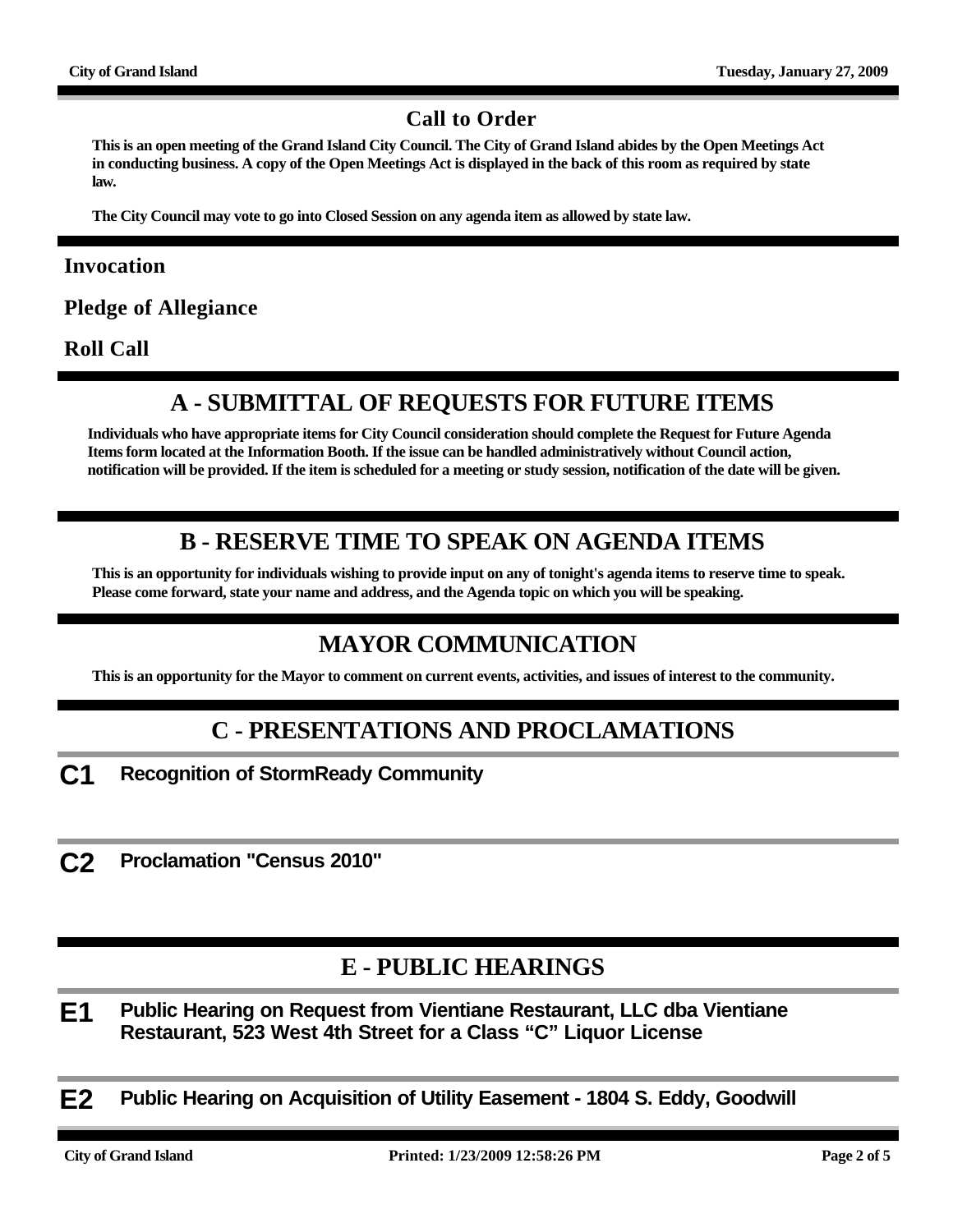#### **Industries**

- **E3 Public Hearing on Acquisition of Utility Easement 3625 Old Potash Hwy. Hall County, Nebraska/Hornady Family Limited Partnership**
- **E4 Public Hearing on Amendments to Chapter 36 of the City Code to the B2 General Business Zone and AC Arterial Commercial Overlay Zone Regarding Recreation Vehicle Campgrounds and Changes to Section 36-26 Projections from Buildings**
- **E5 Public Hearing Concerning Budget Amendment**

*Are there any items the council would like removed from the consent agenda?*

#### **F - ORDINANCES**

- **F1 #9202 Consideration of Amendments to Chapter 36 and 26 of the Grand Island City Code to the B2 General Business Zone, AC Arterial Commercial Overlay Zone Regarding Recreation Vehicle Campgrounds and Changes to Section 36-26 Projections from Buildings**
- **F2 #9203 Consideration of Budget Amendment**

#### **G - CONSENT AGENDA**

- **G1 Approving Minutes of January 13, 2009 City Council Regular Meeting**
- **G2 Approving Minutes of January 20, 2009 City Council Study Session**
- **G3 Approving Appointments of John Mayer, Todd Morgan, Scott Kuehl, and Tom Cox to the Firefighters Pension Committee**
- **G4 Approving Appointments of Kelly Mossman, Danny Dubbs, Michael Nelson, and Janet Mead to the Police Pension Committee**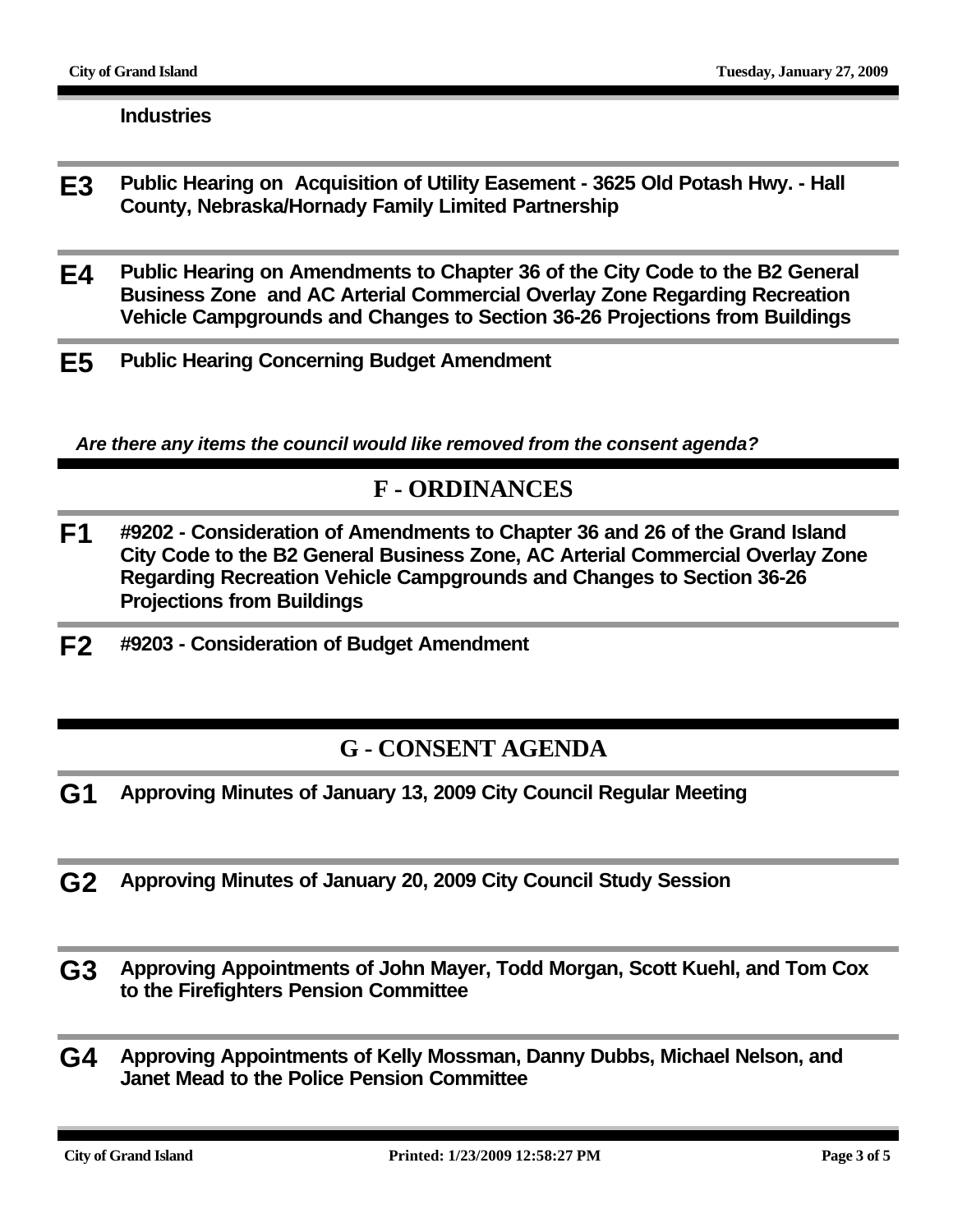- **G5 #2009-14 Approving Final Plat and Subdivision Agreement for Pirnie First Subdivision**
- **G6 #2009-15 Approving Acquisition of Utility Easement 1804 S. Eddy, Goodwill Industries**
- **G7 #2009-16 Approving Acquisition of Utility Easement 3625 Old Potash Hwy. Hall County, Nebraska/ Hornady Family Limited Partnership**
- **G8 #2009-17 Approving Agreement with the Nebraska Dept. of Roads and Grand Island Utilities Department**
- **G9 #2009-18 Approving Bid Award Twelve (12) Substation Communication Processors**
- **G10 #2009-19 Approving Bid Award Water Main Project 2009-W-2 Wellfield Well Header Modifications (Materials Only)**
- **G11 #2009-20 Approving Household Hazardous Waste Grant with Nebraska Department of Environmental Quality**
- **G12 #2009-21 Approving Maintenance Agreement Number 12 Renewal with the Nebraska Department of Roads**
- **G13 #2009-22 Approving Update to Resolution 2008-201; Repairs and Rental of Electrical Switch Gear at the Waste Water Treatment Plant**
- **G14 #2009-23 Approving Updates to Sections 3.11, 3.17, 3.23, 4.01, 4.11, and 4.12 of the Personnel Rules**

#### **H - REQUESTS AND REFERRALS**

**H1 Approving Referral of the One & Six Year Street Improvement Plan to the Regional Planning Commission**